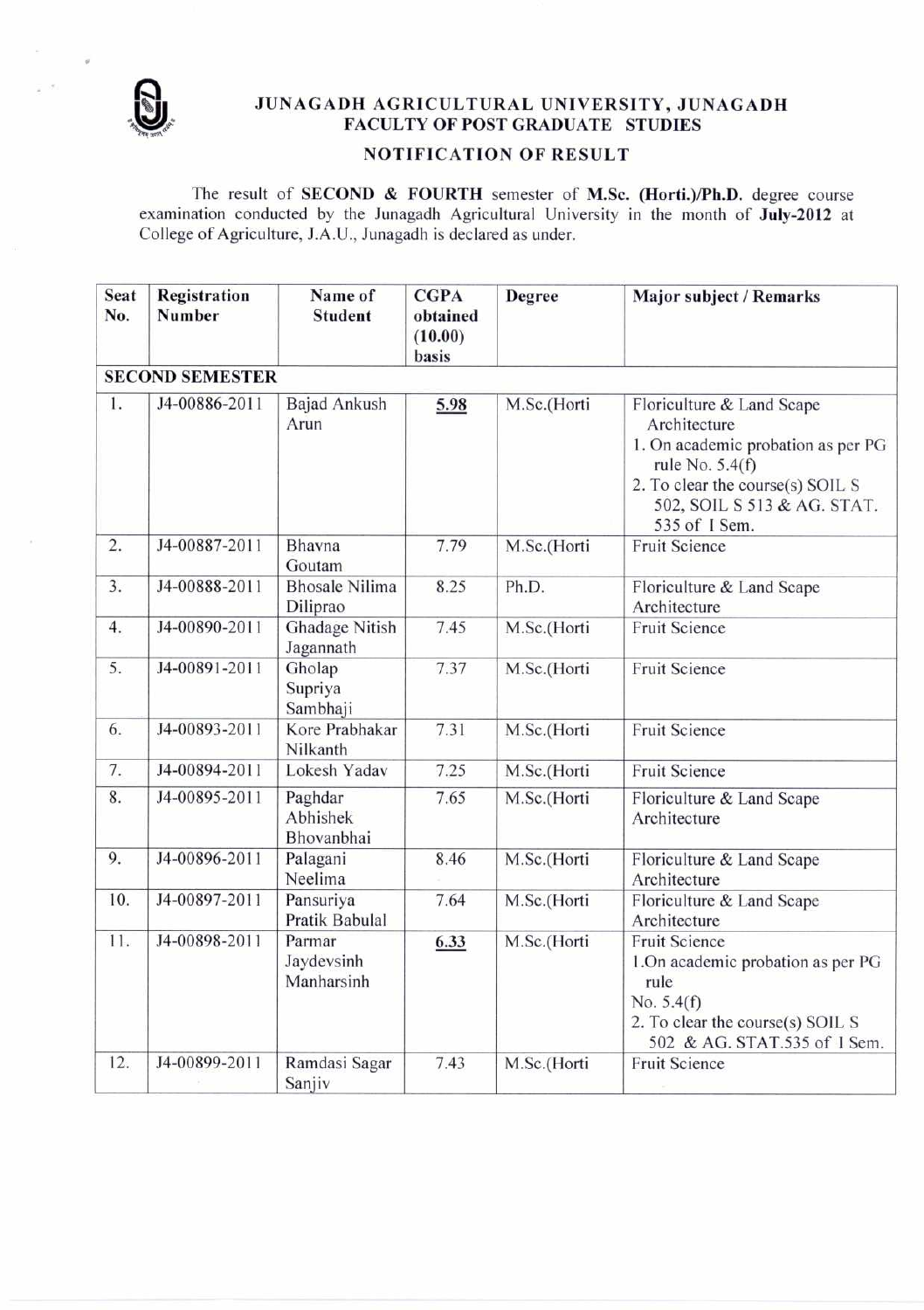| <b>FOURTH SEMESTER</b> |                                |                                                        |              |                                |                                                                                                                                                                                                           |  |  |
|------------------------|--------------------------------|--------------------------------------------------------|--------------|--------------------------------|-----------------------------------------------------------------------------------------------------------------------------------------------------------------------------------------------------------|--|--|
| 1                      | J4-00693-2010                  | Almas                                                  | 7.10         | M.Sc.(Horti.)                  | Flori. & Landscape Architecture                                                                                                                                                                           |  |  |
| 2                      | J4-00694-2010                  | Ankit<br>Chourasia                                     | 7.81         | M.Sc.(Horti.)                  | Flori. & Landscape Architecture                                                                                                                                                                           |  |  |
| 3                      | J4-00695-2010                  | Babariya<br>Vishalkumar<br>Jamanbhai<br><b>Bhosale</b> | 7.66         | M.Sc.(Horti.)                  | <b>Fruit Science</b>                                                                                                                                                                                      |  |  |
| 4                      | J4-00696-2010                  | Ganesh<br>Hanumant                                     | 6.94         | M.Sc.(Horti.)                  | <b>Fruit Science</b>                                                                                                                                                                                      |  |  |
| 5                      | J4-00697-2010                  | Bhoyar<br>Mahesh<br>Gunvant<br>Chauhan                 | 7.19         | M.Sc.(Horti.)                  | <b>Fruit Science</b>                                                                                                                                                                                      |  |  |
| 6<br>$\overline{7}$    | J4-00698-2010<br>J4-00699-2010 | Rajeshkumar<br>Vitthalbhai<br>Dhangar Ujwal            | 7.79<br>6.15 | M.Sc.(Horti.)<br>M.Sc.(Horti.) | Flori. & Landscape Architecture<br><b>Fruit Science</b>                                                                                                                                                   |  |  |
|                        |                                | Dayaram                                                |              |                                | 1. On academic probation as per PG<br>rule No. 5.4 (f)<br>2. To clear the course $(s)$<br>AG.<br>STAT. 535 of 1 Sem.<br>3. To clear the course(s) SOIL S<br>513 of III Sem.                               |  |  |
| $\,$ 8 $\,$            | J4-00701-2010                  | Hadwani<br>Mayuri<br>Kishorbhai                        | 7.75         | M.Sc.(Horti.)                  | Flori. & Landscape Architecture                                                                                                                                                                           |  |  |
| $\overline{9}$         | J4-00702-2010                  | Jitendra Kumar<br>Singh                                | 6.23         | M.Sc.(Horti.)                  | <b>Fruit Science</b><br>1. On academic probation as per PG<br>rule No. 5.4 (f)<br>2. To clear the course(s) SOIL S<br>502 & Ag.Stat.535 of I Sem.,<br>3. To clear the course(s) SOIL S<br>513 of III Sem. |  |  |
| 10                     | J4-00703-2010                  | Kejakar<br>Pradeep<br>Keshav                           | 7.29         | M.Sc.(Horti.)                  | Flori. & Landscape Architecture                                                                                                                                                                           |  |  |
| 11                     | J4-00704-2010                  | Madale<br>Shubham<br>Naganath                          | 6.01         | M.Sc.(Horti.)                  | <b>Fruit Science</b><br>1. On academic probation as per PG<br>rule No. 5.4 (f)<br>2. To clear the course(s) SOIL S<br>502 of I Sem.,<br>3. To clear the course(s) SOIL S<br>513 & of III Sem.             |  |  |
| 12                     | J4-00705-2010                  | Makhmale<br>Sandip<br>Jijabhau                         | 6.87         | M.Sc.(Horti.)                  | <b>Fruit Science</b>                                                                                                                                                                                      |  |  |
| 13                     | J4-00706-2010                  | Niketa Panjiar                                         | 8.28         | M.Sc.(Horti.)                  | Fruit Science                                                                                                                                                                                             |  |  |
| 14<br>15               | J4-00707-2010<br>J4-00708-2010 | Patil Anil<br>Vasant<br>Prem Chand                     | 6.96<br>6.74 | M.Sc.(Horti.)<br>Ph.D.         | <b>Fruit Science</b><br><b>Fruit Science</b>                                                                                                                                                              |  |  |
|                        |                                | Garhwal                                                |              |                                | 1. To repeat the course (s) PP 692<br>of IV Sem.                                                                                                                                                          |  |  |
| 16                     | J4-00709-2010                  | Rita Markam                                            | 7.20         | M.Sc.(Horti.)                  | Fruit Science                                                                                                                                                                                             |  |  |
| 17                     | J4-00710-2010                  | Sandeep Singh                                          | 7.56         | M.Sc.(Horti.)                  | Flori. & Landscape Architecture                                                                                                                                                                           |  |  |
| 18                     | J4-00711-2010                  | Savaliya                                               | 7.92         | M.Sc.(Horti.)                  | Flori. & Landscape Architecture                                                                                                                                                                           |  |  |